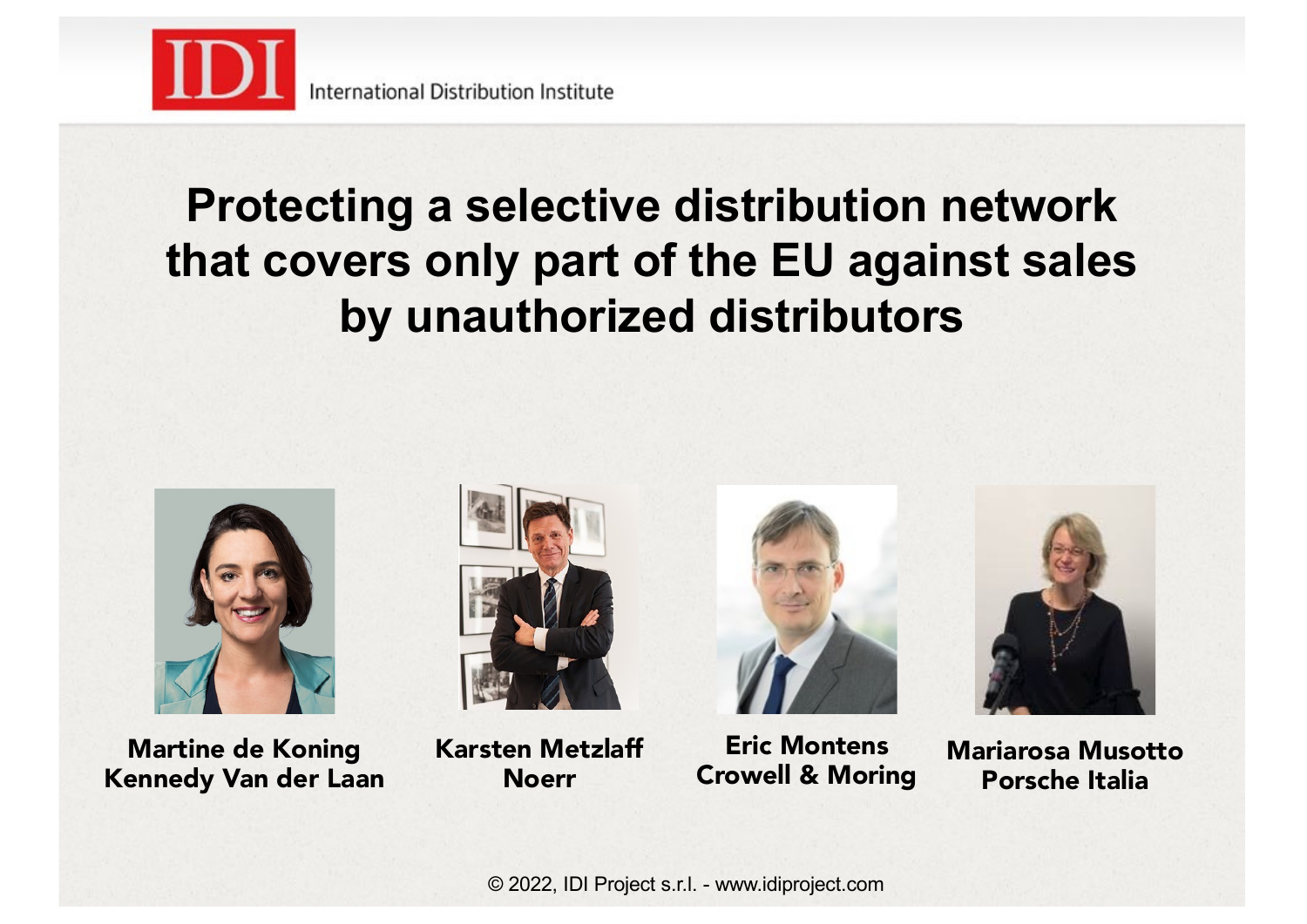

## **Agenda**

- $I$  Introduction
- **Case study**
- **Panel discussion**
- **Questions**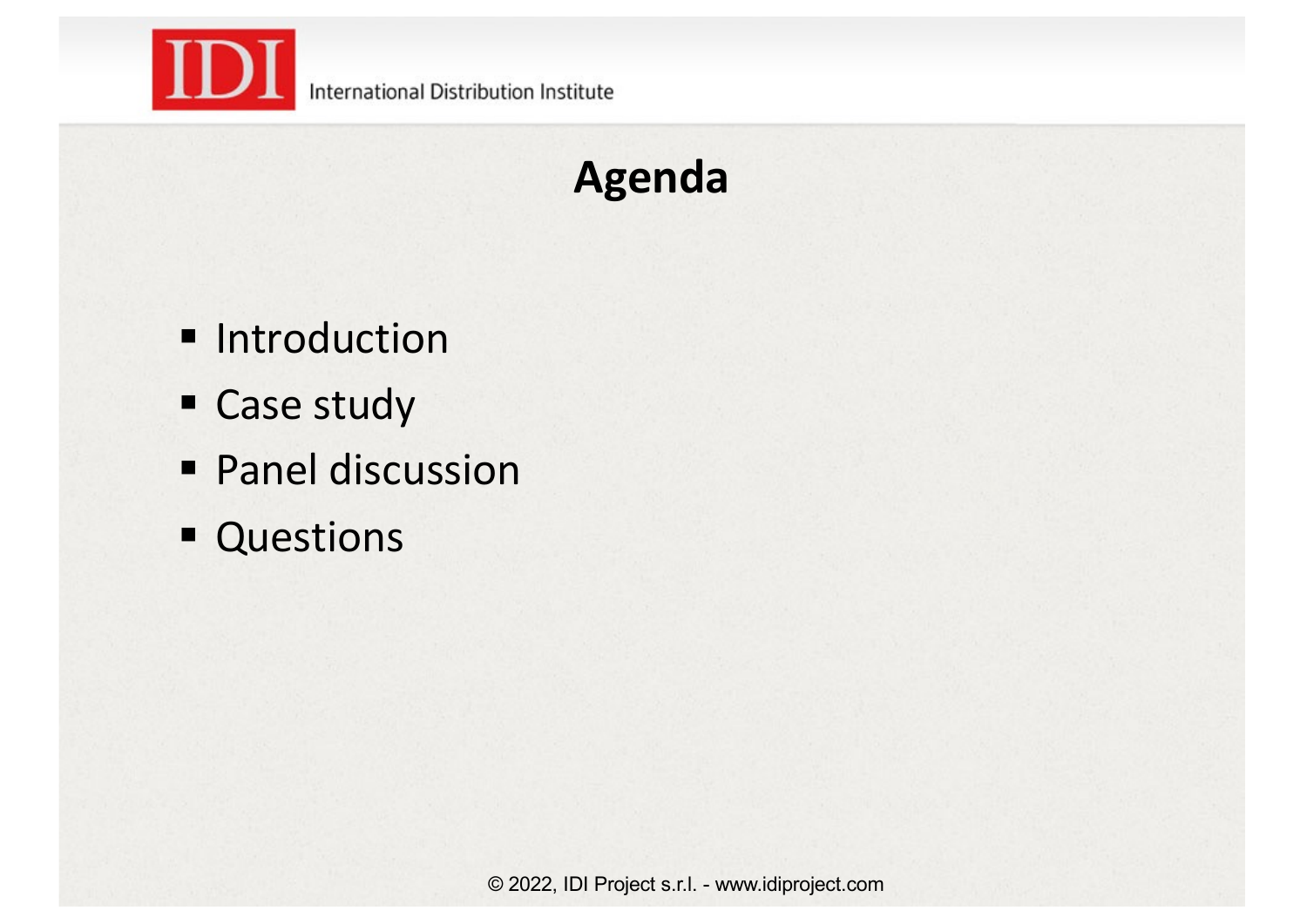

International Distribution Institute

### **Case**

Danish Retail has established a **selective distribution network** across the EU, except for Czech Republic, Bulgaria and Romania. The selected retailers are directly supplied by Danish Retail.

The selective distribution agreements allows cross-sales ct to other selected retailers and prohibits to sell the contractual products to unauthorised retailers.

However, a Greek member of the network decides to sell huge quantities of products to a Romanian wholesaler who delivers them to unauthorised German retailers who are selling the products at extremely low prices.

#### **Question: Can Danish Retail go against the Greek retailer?**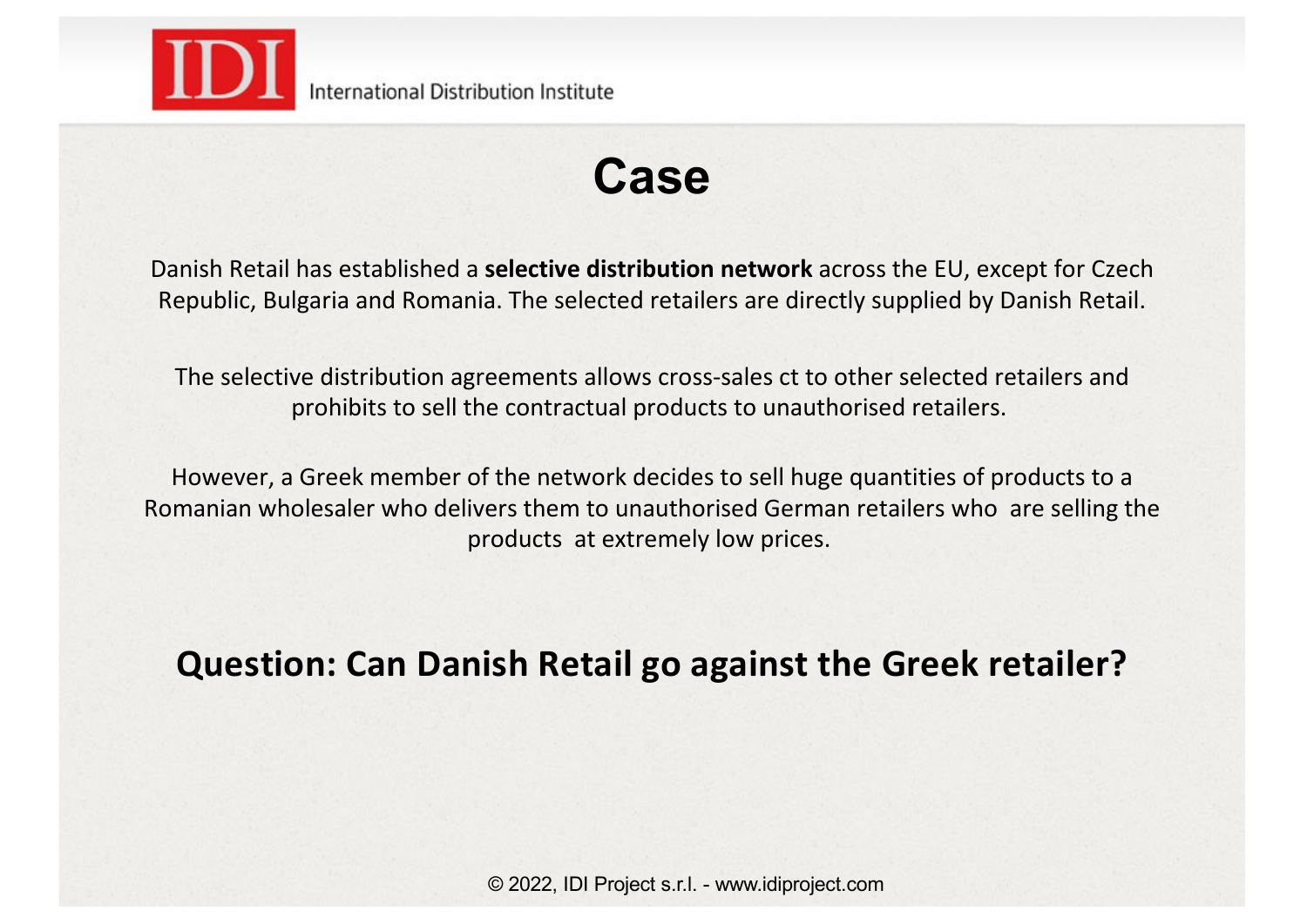

#### International Distribution Institute